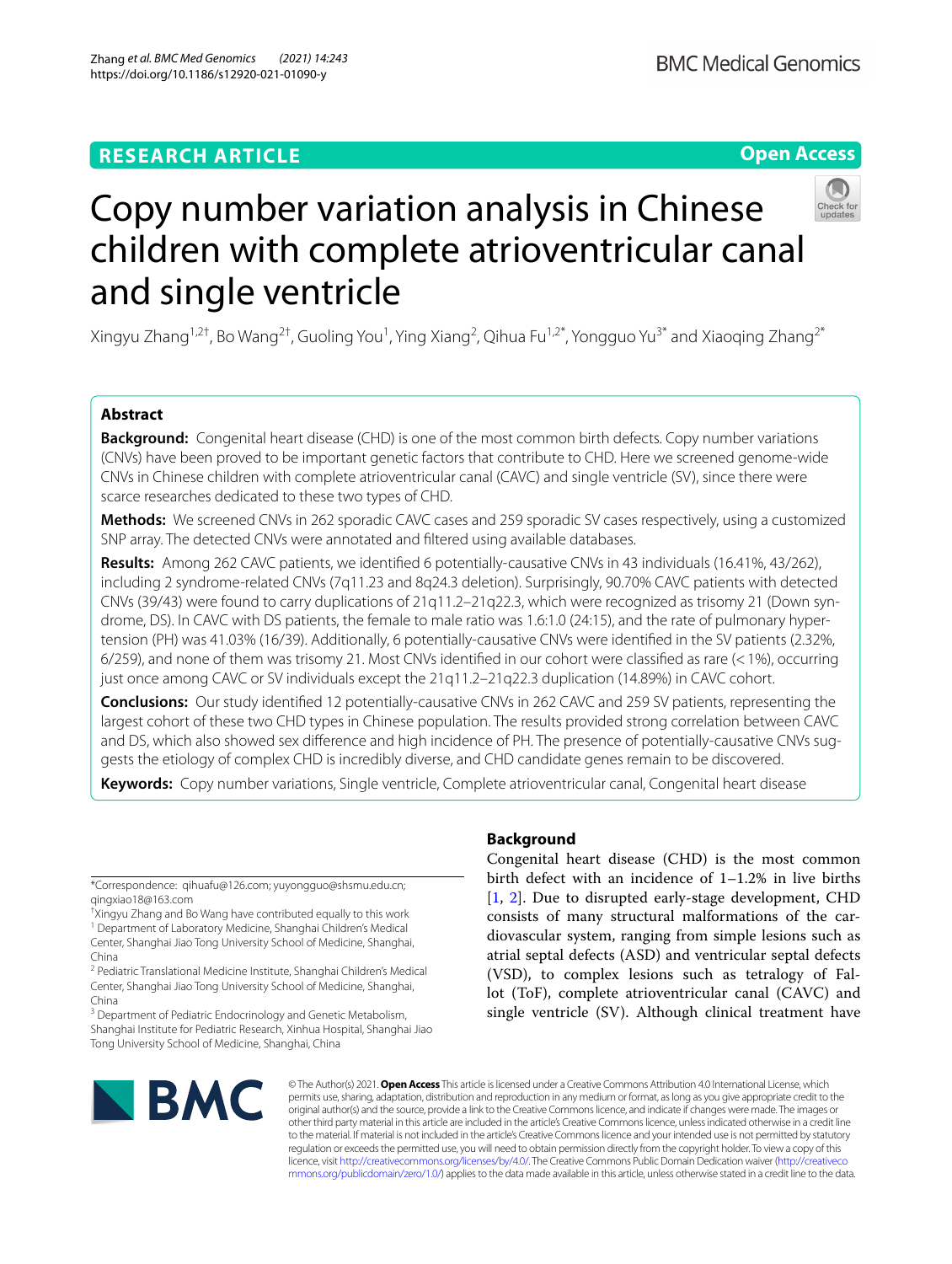signifcantly improved, complex CHD still remains to be a leading cause of newborn-related mortality [[3\]](#page-10-2).

Consistent with the complexity of early heart development, the etiology of CHD is multifactorial. To date, only about 20–30% of CHD cases could be attributed to genetic or environmental causes based on available technologies  $[4-6]$  $[4-6]$  $[4-6]$ . The incidence of some specific CHD types has been revealed with sex or race biases  $[7, 8]$  $[7, 8]$  $[7, 8]$  $[7, 8]$ . The recurrence risk of CHD in the ofspring of an afected parent, as well as in the siblings of a CHD child, has been reported to be higher than the general population [[9,](#page-10-7) [10](#page-10-8)]. The evidences emphasize that genetics plays an important role in the pathogenesis of CHD [\[11\]](#page-10-9).

Both small and large genetic variations could contribute to CHD [[12\]](#page-10-10). Small insertions and deletions (INDELs), ranging from 1 bp to 10 kb in length [\[13\]](#page-10-11), are typically detected by sequencing technologies [\[14](#page-10-12)]. Putative deleterious small variants in single genes could cause both syndromic and isolated CHD. For instance, Noonan syndrome, a common genetic disorder, is mostly caused by mutations in *PTPN11* gene. Pulmonary valve stenosis and CAVC represent relatively common features in Noonan syndrome [\[15](#page-10-13), [16\]](#page-10-14). Heterotaxy syndrome, which comprises a class of congenital disorders resulting from malformations in left–right body patterning, has been reported to be associated with mutations in *NODAL*, *ACVR2B*, *LEFTY2*, *GDF1*, *ZIC3*, *CRELD1* and *NKX2.5* [[17\]](#page-10-15). Majority patients with heterotaxy syndrome have serious CHD including SV [[17,](#page-10-15) [18](#page-10-16)]. In addition to syndromic CHD, an increasing number of genes have been identified in individuals with isolated CHD  $[11]$  $[11]$ . Whole exome sequencing and whole genome sequencing are able to efectively identify small variants associated with CHD.

Large genetic variants, including aneuploidies, chromosomal rearrangements and copy number variations (CNVs), are also important genetic causes of CHD. CNVs can range in size from single genes to large contiguous deletions or duplications of millions of base pairs [\[19](#page-10-17), [20\]](#page-10-18). Pathogenic CNVs tend to be large, de novo and disrupting coding regions [[20\]](#page-10-18). Although recent advances in next generation sequencing showed their potential in CNVs detection, chromosome microarray, either array comparative genomic hybridization or single nucleotide polymorphism array, is still the gold standard for CNV detection and validation [\[21\]](#page-10-19).

Nowadays, investigation of genes in overlapping CNV regions can probably identify relevant genes or refned intervals for certain genetic diseases [\[22](#page-10-20)[–24](#page-10-21)]. Considering the heterogeneity of CHD etiology, a large number of CNVs associated with CHD have been identifed over the past decades, especially the conotruncal anomalies including TOF, TGA and pulmonary atresia (PA)/VSD [[25–](#page-10-22)[27\]](#page-11-0). In our study, genome-wide CNVs in Chinese children with CAVC and SV were screened since there were scarce researches dedicated to these two types of CHD.

# **Methods**

# **Study subjects**

We obtained a cohort of 528 children diagnosed as CAVC  $(n=264)$  or SV  $(n=264)$  by echocardiography from the Shanghai Children's Medical Center between November 2010 and August 2019. The patients had an average age at 8.77 $\pm$ 2.77 (mean $\pm$ SD) years. The phenotypic details of this cohort were summarized in Additional fle [1](#page-10-23): Table S1. The Ethics Committee of the Shanghai Children's Medical Center reviewed and approved this study (SCMCIRB-K2017009).

#### **DNA extraction**

Genomic DNA was isolated from peripheral blood samples of all patients using Gentra Puregene Blood Kit (QIAGEN, Hilden, Germany) according to manufacturers' instructions. NanoDrop2000 spectrophotometer (Thermo Fisher Scientific, Waltham, MA) was used to check the quantity and quality of the DNA samples. Only samples with OD260/OD280 ratios between 1.8 and 2.0, and OD260/OD230 ratios >1.5 were selected for further investigation.

## **Microarrays**

Microarrays were designed based on the Afymetrix Arrays platforms (Thermo Fisher Scientific, Waltham, MA), namely the CytoScan 750 K arrays. We deleted probes with high population frequency and added probes particularly designed for sites marked with two stars in Clinvar as well as pathogenic variants in HGMD. In the meantime, design of probes was also based on clinical data of high-morbidity diseases in newborns, which was applied to screen for CHD, especially CHD patients accompanied by extra-cardiac anomalies. Genomic DNA samples were amplifed, fragmented and stringently hybridized onto arrays according to manufacturers' instructions. Microarrays were automatedly processed by GeneTitan Multi-Channel instruments together with Afymetrix Command Console (AGCC) Software for instruments control and production of probe cell intensity data (CEL fle).

#### **Data analysis**

Microarray data processing was implemented using the Afymetrix Chromosome Analysis Suite v2.0 (ChAS) Software, and CNVs were called based on human assembly GRCh38 (hg38). There were 521 patients including 262 CAVC and 259 SV passed the QC tests fnally.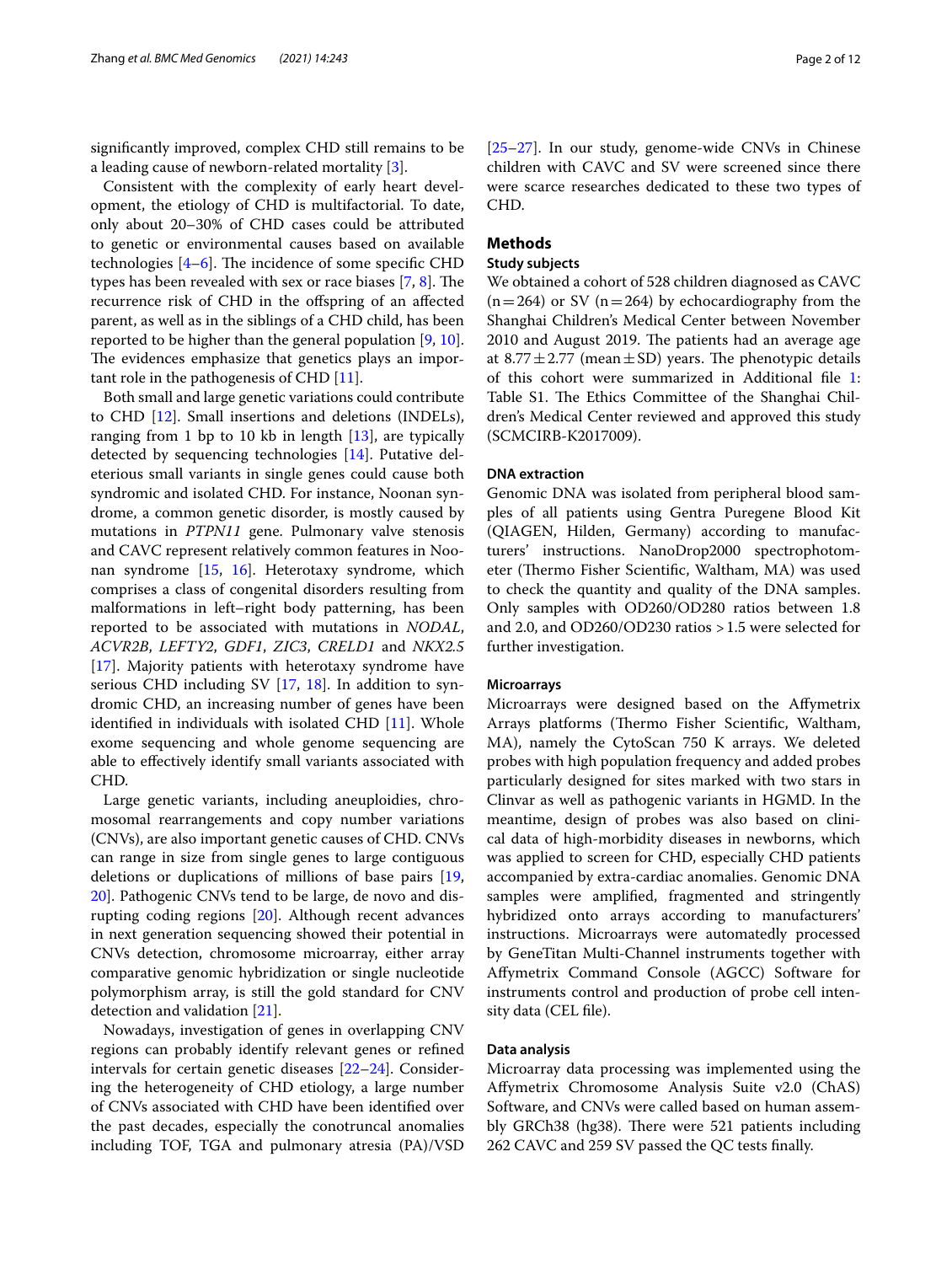Only CNV calls larger than 200 kb and with at least 50 probes for deletion and duplication were considered for further analysis. The detected CNVs calls were identified by public databases and websites: Database of Genomic Variants (DGV, <http://dgv.tcag.ca/dgv/app/home>), Online Mendelian Inheritance in Man (OMIM, [https://](https://omim.org/) [omim.org/](https://omim.org/)), UCSC Genome Browser [\(https://genome.](https://genome.ucsc.edu/) [ucsc.edu/](https://genome.ucsc.edu/)), the Clinical Genome Resource (ClinGen, <https://www.clinicalgenome.org/>), Database of Chromosomal Imbalance, PubMed [\(https://www.ncbi.nlm.nih.](https://www.ncbi.nlm.nih.gov/pubmed/) [gov/pubmed/](https://www.ncbi.nlm.nih.gov/pubmed/)), Phenotype of Humans using Ensemble Resources (DECIPHER, <http://decipher.sanger.ac.uk/>), SCAN ([http://www.scandb.org/newinterface/about.](http://www.scandb.org/newinterface/about.html) [html](http://www.scandb.org/newinterface/about.html)), ClinVar [\(https://www.ncbi.nlm.nih.gov/clinvar/](https://www.ncbi.nlm.nih.gov/clinvar/)).

In this study, the detected CNVs were classifed according to the following criteria: (1) The ones having  $\geq 70\%$ overlap with CNVs reported in DGV were categorized into non-causative CNVs. And the rest CNVs were identified as potentially-causative CNVs. The frequencies for non-causative CNVs and potentially-causative CNVs were calculated based on DGV and DECIPHER database, respectively. (2) In our cohort of 262 CAVC and 259 SV patients, the CNVs had a frequency less than 1% were defined as rare CNVs, and the others  $(>1\%$  in our dataset) were identifed as common CNVs. (3) Novel CNVs were those have not been previously reported in the literature or available public database.

#### **Results**

# **Clinical characteristics of the 528 patients**

In 264 CAVC patients, the sex ratio (Males to Females) was 0.98 (131:133) and the average age was  $8.80 \pm 3.76$ (mean $\pm$ SD) years. In 264 SV patients, the sex ratio was 1.34 (151:113) and the average age was  $7.04 \pm 3.57$  years. The results were summarized in Table [1.](#page-2-0)

# **CNV detection in CHD cases**

In this study, seven samples failed the QC criteria (CAVC209, CAVC211, SV134, SV145, SV177, SV181, SV254). Among the rest 521 samples (262 CAVC and 259 SV) who passed the QC tests, a total of 3465 CNVs were detected with a median size of 922.3 kb (max 23.9 Mb,

<span id="page-2-0"></span>

|  |  | Table 1 Clinical characteristics of the 528 patients |  |  |  |
|--|--|------------------------------------------------------|--|--|--|
|--|--|------------------------------------------------------|--|--|--|

| <b>CHD</b><br>classification | Sex    | <b>Numbers of</b><br>children | Average age<br>(Mean $\pm$ SD) | Total |
|------------------------------|--------|-------------------------------|--------------------------------|-------|
| CAVC <sub></sub>             | Female | 133                           | $8.80 + 3.76$                  | 264   |
|                              | Male   | 131                           |                                |       |
| .SV                          | Female | 113                           | $7.04 \pm 3.57$                | 264   |
|                              | Male   | 151                           |                                |       |

CAVC, complete atrioventricular canal; SV, single ventricle

min 51.5 kb). Large CNVs with size greater than 200 kb were selected for further analysis.

Nine large CNVs (according to the fltering criteria) were identifed in 44 CAVC cases (16.79%, 44/262), which consists of 4 duplication CNVs involved 406 genes and 5 deletion CNVs afecting 452 genes (see Table [2\)](#page-3-0). We also identifed 18 large CNVs in 16 SV cases (6.06%, 16/264), including 13 duplications and 5 deletions (see Table [3\)](#page-6-0).

There were 15 non-causative CNVs identified, including 3 in CAVC samples (Yp11.2, 17q21.2-17q21.31, Yq11.221–11.222) and 12 in SV patients (14q23.1, Xq28, 22q13.1, 2q35, 2q13, 2q14.2, 22q13.1, 7p14.3, 5q13.2, 5q23.2-5q23.3, 17q12, Xp22.2). The rest CNVs were identifed as potentially-causative CNVs. Most CNVs identified in our study were rare  $\left($  < 1%), occurring just once among the CAVC (0.38%, 1/262) or SV samples (0.39%, 1/259) except the 21q11.2-21q22.3 duplication in CAVC cohort (14.89%, 39/262).

#### **Potentially‑causative CNVs in CAVC cases**

In 262 CAVC patients, 6 potentially-causative CNVs were identifed in 43 cases (16.41%, 43/262) (see Table [2](#page-3-0)). Surprisingly, 90.70% CAVC patients with these CNVs (39/43) were found to carry duplication of 21q11.2– 21q22.3 which was considered as a common CNV (14.89%, 39/262) in our cohort. Among them, there was one patient (CAVC274) simultaneously had a  $\sim$  0.8 Mb duplication at 3q12.1–3q12.2 encompassing *COL8A1*, *HP09053*, *FILIP1L*, *CMSS1* and *TBC1D23*. For the deletion CNVs, we had identifed isolated deletions of 7q11.23 (CAVC162), 8q21.13-8q21.2 (CAVC102) and 8q24.3 (CAVC145) separately.

Additionally, we also consulted the DECIPHER and ISCA databases for evidences of clinical relevance. Duplication of 9p24.3-9p13.11 (CAVC207) has been reported to associate with ToF/TGA/coarctation of the aorta (CoA) phenotype.

### **Potentially‑causative CNVs in SV cases**

Totally, 6 cases with potentially-causative CNVs were identifed in 259 SV patients (2.32%, 6/259) (see Table [3](#page-6-0)), and none of them were identifed as trisomy 21. Except deletion of 8q21.13–8q21.3, the rest were all duplication CNVs (5q34-5q35.1, Xq22.1, 1q42.12-1q42.13, 2p13.2, 7p14.1). These CNVs have been reported to associate with VSD, ToF and CoA in DECIPHER and ISCA.

Additionally, we noticed that two patients were simultaneously identifed with two CNVs. One patient (SV143) was identifed with one non-causative CNV (2q14.2, dup) and one potentially-causative CNV (5q34–5q35.1, dup), and the other patient (SV261) owned one non-causative CNV (Xp22.2, dup) as well as one potentially-causative CNV (7p14.1, dup).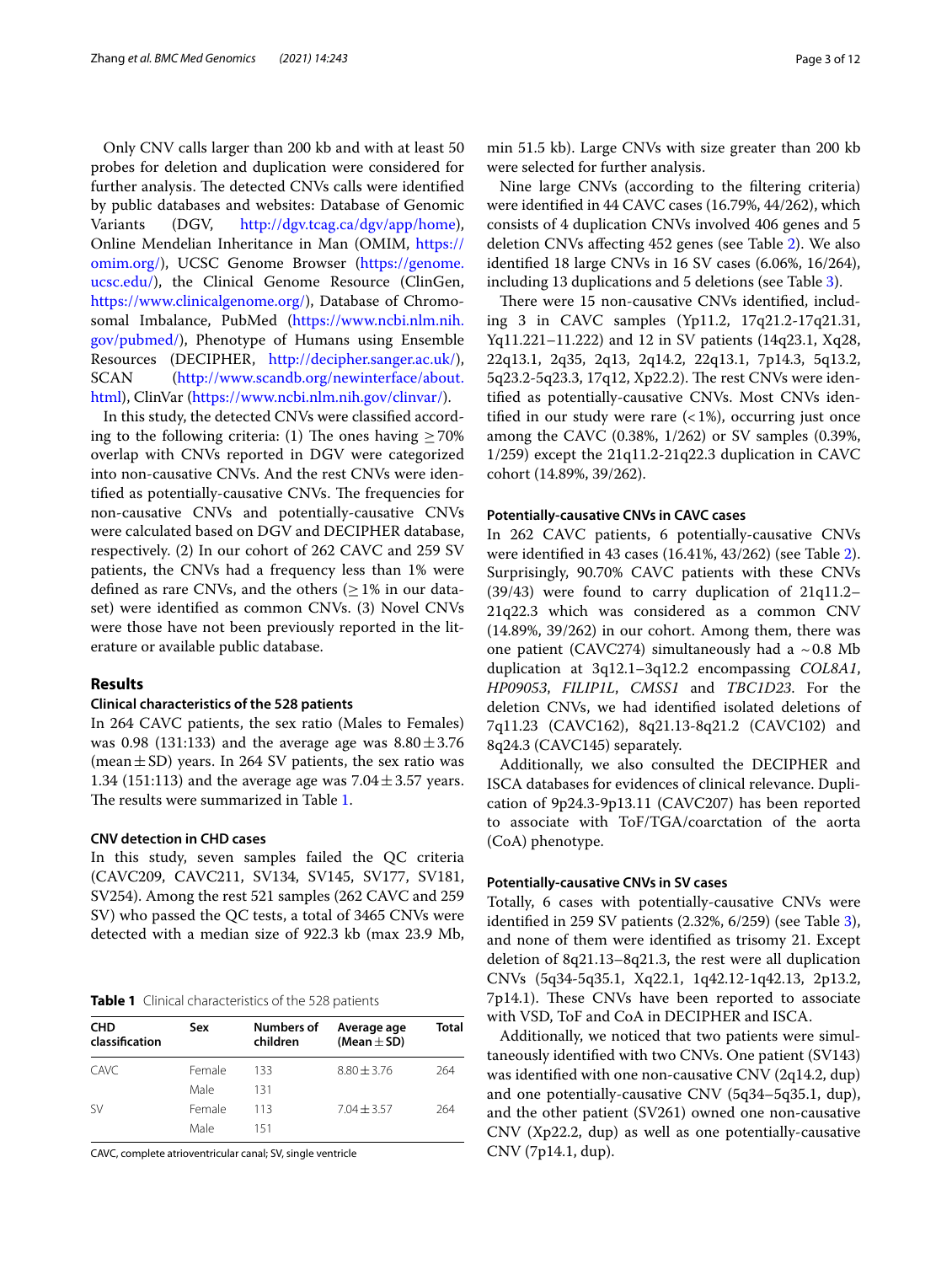<span id="page-3-0"></span>

|                                   | candidate<br>genes<br>Major                                    |                          |                         |                      | <b>TBC1D23</b>      | PUF60                   | STMN2, ZBTB10        | <b>ELN</b>           | uncertain             |                        |                     |                     |                     |                     |                         |                     |                            |                     |                     |                     |                     |
|-----------------------------------|----------------------------------------------------------------|--------------------------|-------------------------|----------------------|---------------------|-------------------------|----------------------|----------------------|-----------------------|------------------------|---------------------|---------------------|---------------------|---------------------|-------------------------|---------------------|----------------------------|---------------------|---------------------|---------------------|---------------------|
|                                   | <b>ISCA/OMIM</b><br><b>DECIPHER</b>                            |                          |                         |                      | <b>SD</b>           | VSD, CAVC,<br>ASD, ToF  | TOF, VSD             | CAVC                 | TOF, TGA, CoA         | ASD, VSD, ToF,<br>SHTH |                     |                     |                     |                     |                         |                     |                            |                     |                     |                     |                     |
|                                   | <b>DECIPHER*</b><br>Frequency<br>$(96)$ in                     |                          |                         |                      | (5/38367)<br>0.0130 | (16/38367)<br>0.0417    | (26/38367)<br>0.0678 | (129/38367)<br>0.336 | (311/38367)<br>0.8106 | (214/38367)<br>0.5578  |                     |                     |                     |                     |                         |                     |                            |                     |                     |                     |                     |
|                                   | (%) in DGV*<br>Frequency                                       | 0.0545                   | 0.0138                  | $\frac{1}{\alpha}$   |                     |                         |                      |                      |                       |                        |                     |                     |                     |                     |                         |                     |                            |                     |                     |                     |                     |
|                                   | CNV Type                                                       | N-causative              | N-causative             | N-causative          | P-causative         | P-causative             | P-causative          | P-causative          | P-causative           | P-causative            |                     |                     |                     |                     |                         |                     |                            |                     |                     |                     |                     |
|                                   | Frequency<br>$(96)$ in our<br>$\mathop{\rm cohort}\nolimits^*$ | 0.3817 (1/262)           | 0.3817 (1/262)          | 0.3817 (1/262)       | 0.3817 (1/262)      | 0.3817 (1/262)          | 0.3817 (1/262)       | 0.3817 (1/262)       | 0.3817 (1/262)        | (39/262)<br>14.8855    |                     |                     |                     |                     |                         |                     |                            |                     |                     |                     |                     |
|                                   |                                                                | (q11.221<br>11.222       | Yp11.2                  | 17q21.31<br>17q21.2- | 3q12.1-3q12.2       | 8q24.3                  | 8q21.13-<br>8q21.2   | 7q11.23              | 9p24.3-9p13.1         | 21q11.2-<br>21q22.3    | 21q11.2-<br>21q22.3 | 21q11.2-<br>21q22.3 | 21q11.2-<br>21q22.3 | 21q11.2-<br>21q22.3 | 21q11.2-<br>21q22.3     | 21q11.2-<br>21q22.3 | 21q11.2-<br>21q22.3        | 21q11.2-<br>21q22.3 | 21q11.2-<br>21q22.3 | 21q11.2-<br>21q22.3 | 21q11.2-<br>21q22.3 |
|                                   | Marker count Chr, region                                       | 104                      | 163                     | 122                  | $\approx$           | 396                     | 373                  | 256                  | 4451                  | 3449                   | 3433                | 3449                | 3449                | 3449                | 3449                    | 3449                | 3449                       | 3449                | 3449                | 3449                | 3441                |
|                                   | size (Kb)                                                      | 2468                     | 2772                    | 231                  | 848                 | 2545                    | 5698                 | 1522                 | 38,798                | 33,649                 | 33,406              | 33,649              | 33,649              | 33,649              | 33,649                  | 33,649              | 33,649                     | 33,649              | 33,649              | 33,649              | 33,649              |
|                                   | <b>Qq</b><br>End                                               | 18,642,949               | 9,264,427               | 42,903,979           | 100,319,058         | 144,390,430             | 84,286,313           | 74,752,194           | 38,816,830            | 46,687,133             | 46,443,844          | 46,687,133          | 46,687,133          | 46,687,133          | 46,687,133              | 46,687,133          | 46,687,133                 | 46,687,133          | 46,687,133          | 46,687,133          | 46,687,133          |
|                                   | Start (bp)                                                     | 16,174,790               | 6,492,863               | 42,673,287           | 99,471,505          | 141,845,636             | 78,588,699           | 73,230,400           | 18,721                | 13,038,109             | 13,038,109          | 13,038,109          | 13,038,109          | 13,038,109          | 13,038,109              | 13,038,109          | 13,038,109                 | 13,038,109          | 13,038,109          | 13,038,109          | Dup 13,038,109      |
|                                   | š                                                              | <b>Dup</b>               | $\overline{\mathbb{B}}$ | $\overline{D}$ el    | <b>a</b> uQ         | $\overline{\mathbb{B}}$ | $\overline{D}$ el    | $\overline{D}$ el    | <b>Bup</b>            | eng                    | pup                 | qna                 | <b>S</b>            | <b>Bup</b>          | qnq                     | <b>ang</b>          | <b>a</b> uQ                | Dup                 | Dup                 | Dup                 |                     |
| Table 2 CNVs in 262 CAVC patients | phenotype<br>Cardiac                                           | CAVC, DORV,<br>TAPVC, SA | CAVC, ASD,<br>AVVR      | CAVC, ASD,<br>PFO    | CAVC, PFO           | CAVC, PDA, PH           | CAVC, PDA,<br>PFO    | CAVC, DORV           | CAVC, ASD,<br>AVVR    | CAVC, ASD,<br>AVVR     | CAVC, ASD,<br>PFO   | CAVC, TOF           | CAVC, TOF,<br>ASD   | CAVC, ASD,<br>pDA   | CAVC, ASD,<br><b>SD</b> | CAVC, PH            | CAVC, ASD,<br>$\mathbb{R}$ | CAVC, PDA,<br>AVVR  | CAVC, PFO, PH       | CAVC, ASD, PH       | CAVC, ASD,<br>AVVR  |
|                                   | Sex                                                            | Σ                        | Σ                       | Σ                    | Щ                   | $\frac{1}{2}$           | $\sqcup\!\sqcup$     | Σ                    | Щ                     | $\leq$                 | $\geq$              | Щ                   | $\geq$              | Σ                   | $\geq$                  | $\frac{1}{2}$       | Щ                          | Щ                   | Щ                   | $\sqcup$            | $\sqcup\!\sqcup$    |
|                                   | $\mathbf{r}$                                                   | <b>CAVC149</b>           | <b>CAVC084</b>          | <b>CAVC142</b>       | <b>CAVC274</b>      | <b>CAVC145</b>          | <b>CAVC102</b>       | <b>CAVC162</b>       | <b>CAVC207</b>        | <b>CAVC084</b>         | <b>CAVC142</b>      | CAVC003             | CAVC006             | CAVC035             | CAVC050                 | CAVC056             | <b>CAVC061</b>             | CAVC <sub>083</sub> | CAVC <sub>085</sub> | CAVC088             | CAVC115             |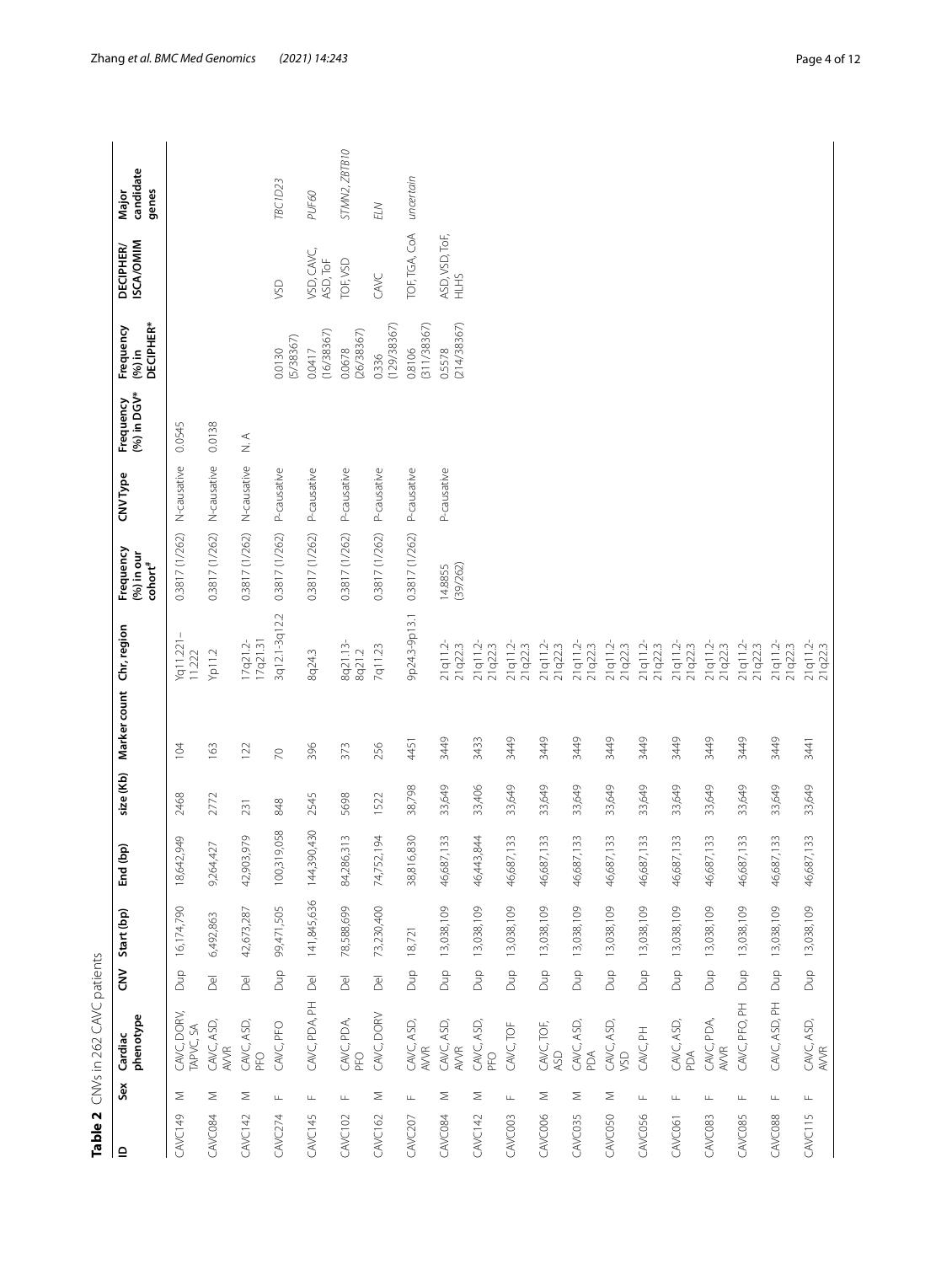| Table 2 (continued) |               |                      |                    |                |                         |           |                          |                     |                                                   |          |                          |                                            |                                     |                             |
|---------------------|---------------|----------------------|--------------------|----------------|-------------------------|-----------|--------------------------|---------------------|---------------------------------------------------|----------|--------------------------|--------------------------------------------|-------------------------------------|-----------------------------|
| $\mathbf{r}$        | Sex           | phenotype<br>Cardiac | $\tilde{\epsilon}$ | Start (bp)     | ൳<br>End (bp            | size (Kb) | Marker count Chr, region |                     | Frequency<br>$(96)$ in our<br>cohort <sup>#</sup> | CNV Type | (%) in DGV*<br>Frequency | <b>DECIPHER*</b><br>Frequency<br>$(96)$ in | <b>ISCA/OMIM</b><br><b>DECIPHER</b> | candidate<br>genes<br>Major |
| <b>CAVC117</b>      | Щ             | CAVC, ASD, PS        | Dup                | 13,038,109     | 33<br>46,687,           | 33,649    | 3449                     | 21q11.2-<br>21q22.3 |                                                   |          |                          |                                            |                                     |                             |
| <b>CAVC120</b>      | $\sqcup$      | CAVC, PFO, PH        |                    | Dup 13,038,109 | 33<br>46,687,1          | 33,649    | 3449                     | 21q11.2-<br>21q22.3 |                                                   |          |                          |                                            |                                     |                             |
| <b>CAVC137</b>      | $\sqcup$      | CAVC, ASD,<br>PDA    | ang                | 13,038,109     | 33<br>46,687,1          | 33,649    | 3449                     | 21q11.2-<br>21q22.3 |                                                   |          |                          |                                            |                                     |                             |
| <b>CAVC138</b>      | Щ             | CAVC, PFO,<br>AVVR   | <b>S</b>           | 13,038,109     | 33<br>46,687,1          | 33,649    | 3449                     | 21q11.2-<br>21q22.3 |                                                   |          |                          |                                            |                                     |                             |
| <b>CAVC158</b>      | Σ             | CAVC, PH,<br>AVVR    | <b>Sup</b>         | 13,038,109     | 33<br>46,687,1          | 33,649    | 3449                     | 21q11.2-<br>21q22.3 |                                                   |          |                          |                                            |                                     |                             |
| <b>CAVC164</b>      | Σ             | CAVC, PFO, PH        | <b>Dup</b>         | 13,038,109     | 33<br>46,687,1          | 33,649    | 3449                     | 21q11.2-<br>21q22.3 |                                                   |          |                          |                                            |                                     |                             |
| <b>CAVC181</b>      | Щ             | CAVC, ASD, PH        | <b>Bug</b>         | 13,038,109     | 33<br>46,687,1          | 33,649    | 3409                     | 21q11.2-<br>21q22.3 |                                                   |          |                          |                                            |                                     |                             |
| <b>CAVC182</b>      | $\sqcup$      | CAVC, ASD, PH        | <b>Dup</b>         | 13,038,109     | $33$<br>46,687,1        | 33,649    | 3449                     | 21q11.2-<br>21q22.3 |                                                   |          |                          |                                            |                                     |                             |
| <b>CAVC215</b>      | $\frac{1}{2}$ | CAVC, ASD,<br>AVVR   | <b>a</b> uQ        | 13,038,109     | 492<br>43,656,4         | 30,618    | 2869                     | 21q11.2-<br>21q22.3 |                                                   |          |                          |                                            |                                     |                             |
| <b>CAVC225</b>      | Σ             | CAVC, TOF,<br>ASD    | рща                | 13,038,109     | $\mathbb S$<br>44,280,0 | 31,242    | 2942                     | 21q11.2-<br>21q22.3 |                                                   |          |                          |                                            |                                     |                             |
| <b>CAVC226</b>      | Щ             | CAVC, ASD,<br>AVVR   | ang                | 13,038,109     | 42,995,775              | 29,958    | 2772                     | 21q11.2-<br>21q22.3 |                                                   |          |                          |                                            |                                     |                             |
| <b>CAVC230</b>      | Щ             | CAVC, PH,<br>AVVR    | <b>Buc</b>         | 13,038,109     | 82<br>43,025,1          | 29,987    | 2774                     | 21q11.2-<br>21q22.3 |                                                   |          |                          |                                            |                                     |                             |
| <b>CAVC232</b>      | Σ             | CAVC, ASD,<br>AVVR   | <b>S</b>           | 13,038,109     | 89<br>42,687,1          | 29,649    | 2753                     | 21q11.2-<br>21q22.3 |                                                   |          |                          |                                            |                                     |                             |
| <b>CAVC237</b>      | Щ             | CAVC, PH             | ghQ                | 13,038,109     | 43,055,843              | 30,018    | 2784                     | 21q11.2-<br>21q22.3 |                                                   |          |                          |                                            |                                     |                             |
| <b>CAVC241</b>      | Σ             | CAVC, ASD,<br>AVVR   | gha                | 13,038,109     | 98<br>44,068,3          | 31,030    | 2955                     | 21q11.2-<br>21q22.3 |                                                   |          |                          |                                            |                                     |                             |
| <b>CAVC248</b>      | $\frac{1}{2}$ | CAVC, ASD, PH        | Dup                | 13,038,109     | 33<br>46,687,1          | 33,649    | 3425                     | 21q11.2-<br>21q22.3 |                                                   |          |                          |                                            |                                     |                             |
| <b>CAVC250</b>      | Щ             | CAVC, TOF,<br>ΛQ     | eng                | 13,038,109     | 33<br>46,687,1          | 33,649    | 3449                     | 21q11.2-<br>21q22.3 |                                                   |          |                          |                                            |                                     |                             |
| <b>CAVC251</b>      | Щ             | CAVC, ASD            | ghQ                | 13,038,109     | 33<br>46,687,1          | 33,649    | 3434                     | 21q11.2-<br>21q22.3 |                                                   |          |                          |                                            |                                     |                             |
| <b>CAVC252</b>      | $\leq$        | CAVC, ASD,<br>AVVR   |                    | Dup 13,038,109 | 33<br>46,687,1          | 33,649    | 3449                     | 21q11.2-<br>21q22.3 |                                                   |          |                          |                                            |                                     |                             |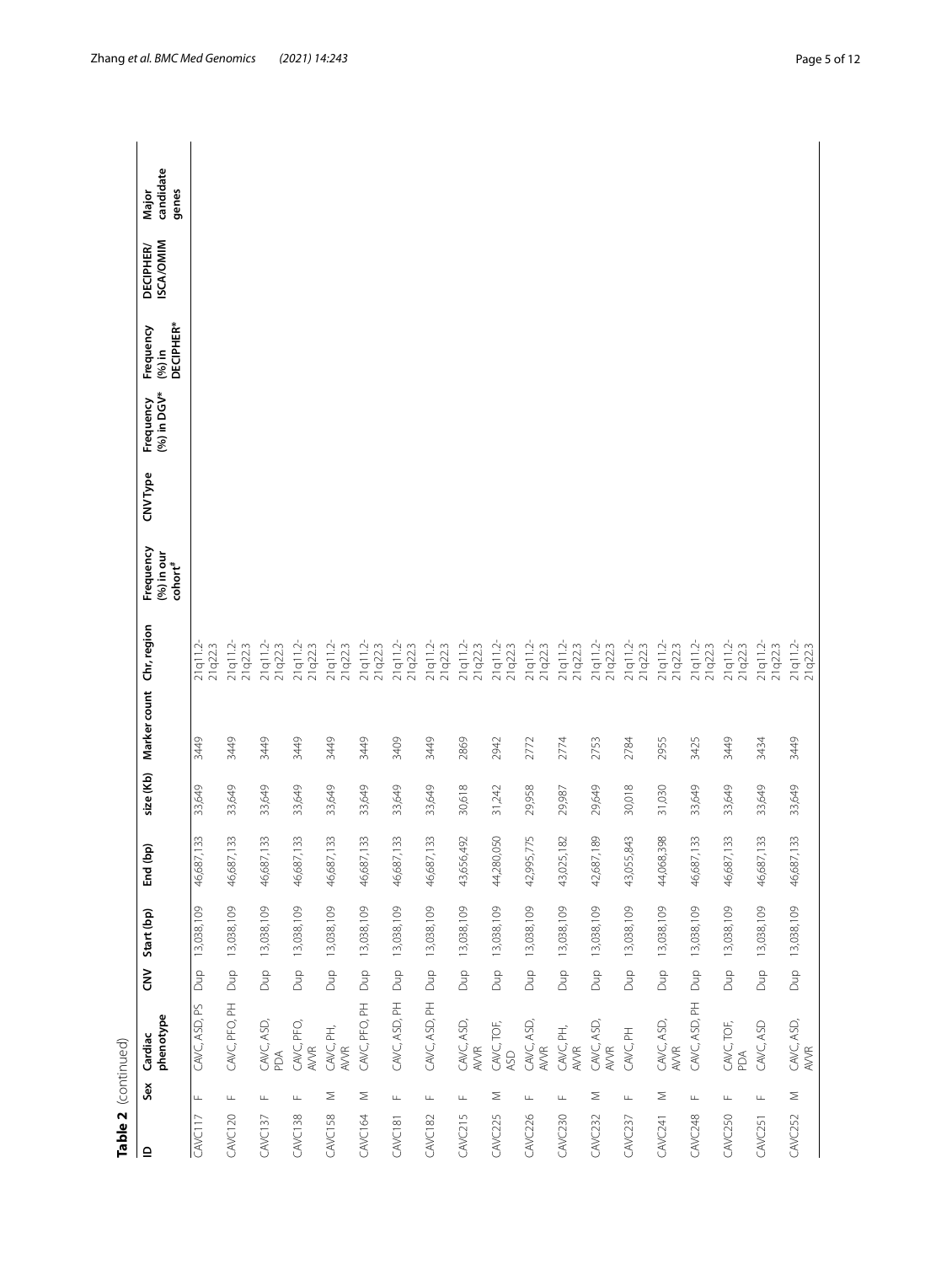|                               | phenotype<br>Cardiac         | CNV Start (bp)               | End (bp)       | size (Kb) | Marker count Chr, region |                        | Frequency<br>(%) in our<br>cohort <sup>#</sup> | <b>CNVType</b> | (%) in DGV*<br>Frequency | DECIPHER*<br>Frequency<br>$(96)$ in | <b>ISCA/OMIM</b><br><b>DECIPHER</b> | candidate<br>genes<br>Major |
|-------------------------------|------------------------------|------------------------------|----------------|-----------|--------------------------|------------------------|------------------------------------------------|----------------|--------------------------|-------------------------------------|-------------------------------------|-----------------------------|
| $\leq$<br>CAVC <sub>253</sub> | CAVC, ASD, PH Dup 13,038,109 |                              | 44,282,471     | 31,244    | 2976                     | 21q11.2-<br>21q22.3    |                                                |                |                          |                                     |                                     |                             |
| CAVC259 M                     |                              | CAVC, ASD, PH Dup 13,038,109 | 45,989,774     | 32,952    | 3232                     | 21q11.2<br>21q22.3     |                                                |                |                          |                                     |                                     |                             |
| CAVC260 F                     |                              | CAVC, PDA, PS Dup 13,038,109 | 43,638,875     | 30,601    | 2902                     | 21q11.2-<br>21q22.3    |                                                |                |                          |                                     |                                     |                             |
| CAVC264 F                     |                              | CAVC, ASD, PH Dup 13,301,510 | 72<br>44,117,1 | 30,816    | 2948                     | 21q11.2<br>21q22.3     |                                                |                |                          |                                     |                                     |                             |
| $\leq$<br><b>CAVC268</b>      | CAVC, PDA,                   | Dup 13,038,109               | 43,789,291     | 30,751    | 2895                     | $21q11.2-$<br>21q22.3  |                                                |                |                          |                                     |                                     |                             |
| щ<br><b>CAVC271</b>           | CAVC, ASD, PH Dup 13,038,109 |                              | 33<br>46,687,1 | 33,649    | 3449                     | $21q11.2 -$<br>21q22.3 |                                                |                |                          |                                     |                                     |                             |
| CAVC278 M                     | CAVC, PH                     | Dup 13,038,109               | 46,440,013     | 33,402    | 3431                     | 21q11.2-<br>21q22.3    |                                                |                |                          |                                     |                                     |                             |
| CAVC274 F                     | CAVC, PFO                    | Dup 13,038,109               | 33<br>46,687,1 | 33,649    | 3449                     | 21q11.2-<br>21q22.3    |                                                |                |                          |                                     |                                     |                             |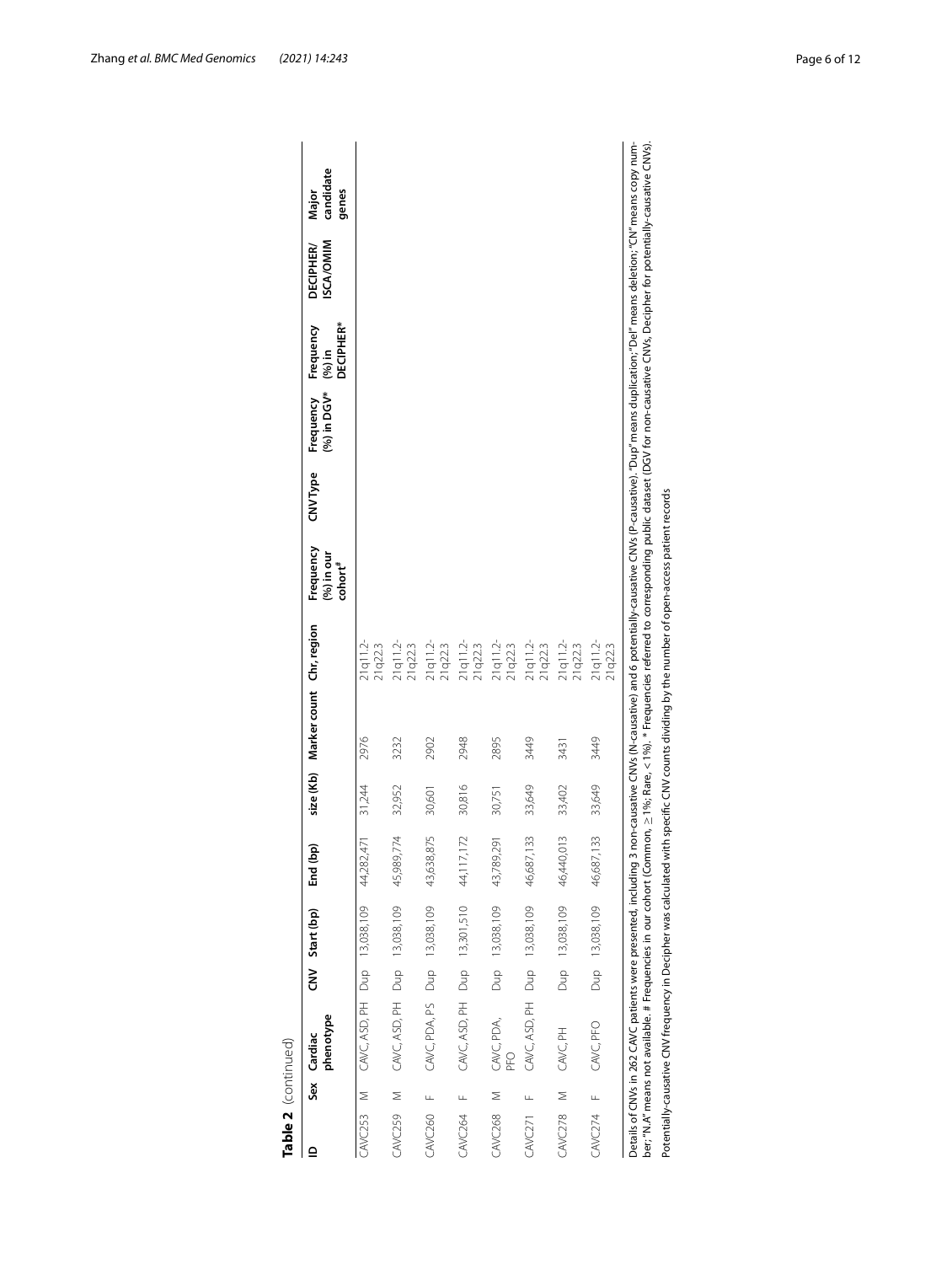<span id="page-6-0"></span>

| Sex<br>≘               | Phenotype<br>Cardiac                                                     | Š                       | Start (bp)                  | ัธ<br>End (bp          | size (Kb)     | Marker<br>Count  | Chr,region          | Frequency<br>(%) in our | CNV Type    | Frequency<br>$(96)$ in       | Frequency<br>$(96)$ in | <b>DECIPHER</b><br><b>ISCA/</b> | candidate<br>Major |
|------------------------|--------------------------------------------------------------------------|-------------------------|-----------------------------|------------------------|---------------|------------------|---------------------|-------------------------|-------------|------------------------------|------------------------|---------------------------------|--------------------|
|                        |                                                                          |                         |                             |                        |               |                  |                     | $\mathsf{cohort}^{\#}$  |             | <b>DGV*</b>                  | <b>DECIPHER*</b>       | OMIM                            | genes              |
| Σ<br><b>SV039</b>      | SV, CAVC, PS                                                             | $\overline{8}$          | 60,756,434                  | 61,430,513             | 674           | 84               | 14q23.1             | 0.3861 (1/259)          | N-causative | 0.0176                       |                        |                                 |                    |
| SV130                  | SV, SA, CAV                                                              | Dup                     | 149,504,294                 | ,282<br>150,375,       | 871           | $\overline{5}$   | Xq28                | 0.3861 (1/259)          | N-causative | 0.8100                       |                        |                                 |                    |
| Σ<br>SV136             | SV, MGA, PS                                                              | $\overline{D}$ el       | 38,016,208                  | 38,115,650             | 8             | $\odot$          | 22q13.1             | 0.3861 (1/259)          | N-causative | 0.0046                       |                        |                                 |                    |
| $\sqcup$<br>SV139      | SV, CAVC,<br>MGA, SA                                                     | pup                     | 215,435,747                 | 216,250,781            | 815           | $\mathcal{L}$    | 2q35                | 0.3861 (1/259)          | N-causative | $\frac{1}{2}$                |                        |                                 |                    |
| Σ<br>SV140             | SV, ASD, MGA                                                             | <b>Sup</b>              | 109,713,114                 | <b>457</b><br>110,674, | 961           | $\overline{11}$  | 2q13                | 0.3861 (1/259)          | N-causative | 0.0742                       |                        |                                 |                    |
| Σ<br>SV143             | right-sideness<br>CAV, MGA, SA<br>SV, bilateral<br>isomerism,            | <b>ang</b>              | 120,423,759                 | 013<br>121,529,        | 1105          | 154              | 2q14.2              | 0.3861 (1/259)          | N-causative | $\leq$ $\geq$                |                        |                                 |                    |
| Щ<br><b>SV168</b>      | SV, ASD, PDA,<br>PA                                                      | $\overline{\mathbb{D}}$ | 38,031,511                  | 57<br>38,115,6         | $\frac{8}{4}$ | 67               | 22q13.1             | 0.3861 (1/259)          | N-causative | 0.0046                       |                        |                                 |                    |
| Σ<br>SV176             | SV, VSD, SA, PS                                                          | Dup                     | 30,969,138                  | 31,111,965             | 143           | 29               | 7p14.3              | 0.3861 (1/259)          | N-causative | 0.0324                       |                        |                                 |                    |
| Σ<br>SV220             | ight-sideness<br>SV, bilateral<br>isomerism,<br>MGA, SA                  | $\overline{D}$          | 70,952,592                  | 8<br>71,144,7          | 192           | $\overline{O}$   | 5q13.2              | 0.3861 (1/259)          | N-causative | 1.5418                       |                        |                                 |                    |
| Щ<br>SV226             | right-sideness<br>SV, bilateral<br>isomerism,<br>MGA, SA,<br><b>AVVR</b> |                         | Dup 127,821,735 128,377,797 |                        | 556           | 89               | 5q23.2-5q23.3       | 0.3861 (1/259)          | N-causative | $\stackrel{\triangle}{\geq}$ |                        |                                 |                    |
| Σ<br>SV228             | CAVC, PFO<br>SV, DORV,                                                   |                         | Dup 36,101,999              | 89<br>36,481,          | 380           | 59               | 17q12               | 0.3861 (1/259)          | N-causative | 0.3247                       |                        |                                 |                    |
| Щ<br>SV261             | dextrocardia,<br>PS, MGA, SA<br>SV, CAVC,                                |                         | Dup 10,789,416              | $\%$<br>11,070,        | 281           | $\overline{131}$ | Xp22.2              | 0.3861 (1/259)          | N-causative | 0.0046                       |                        |                                 |                    |
| Щ<br>SV261             | dextrocardia,<br>PS, MGA, SA<br>SV, CAVC,                                | <b>Bup</b>              | 40,813,257                  | 82<br>41,931,          | 1118          | 29               | 7p14.1              | 0.3861 (1/259)          | P-causative |                              | (4/38367)<br>0.0104    | <b>USV</b>                      | <b>INHBA</b>       |
| Σ<br>SVI43             | right-sideness<br>CAV, MGA, SA<br>SV, bilateral<br>isomerism,            |                         | Dup 167,970,535 169,617     | ,000 1646              |               | 154              | 5q34-5q35.1         | 0.3861 (1/259)          | P-causative |                              | (15/38367)<br>0.0391   | VSD, CoA                        | TENM2, SLIT3       |
| Щ<br>SVI47             | SV, ASD, SA                                                              |                         | Dup 100,407,113 101,349     | .032                   | 942           | 136              | Xq22.1              | 0.3861 (1/259)          | P-causative |                              | (49/38367)<br>0.1277   | VSD                             | PCDH19             |
| $\geq$<br><b>SV163</b> | SV, TGA, CoA                                                             |                         | Dup 225,487,757 227,180     | 0,965                  | 1693          | 238              | 1q42.12-<br>1q42.13 | 0.3861 (1/259)          | P-causative |                              | (21/38367)<br>0.0547   | <b>SSD</b>                      | LEFTY1, LEFTY2     |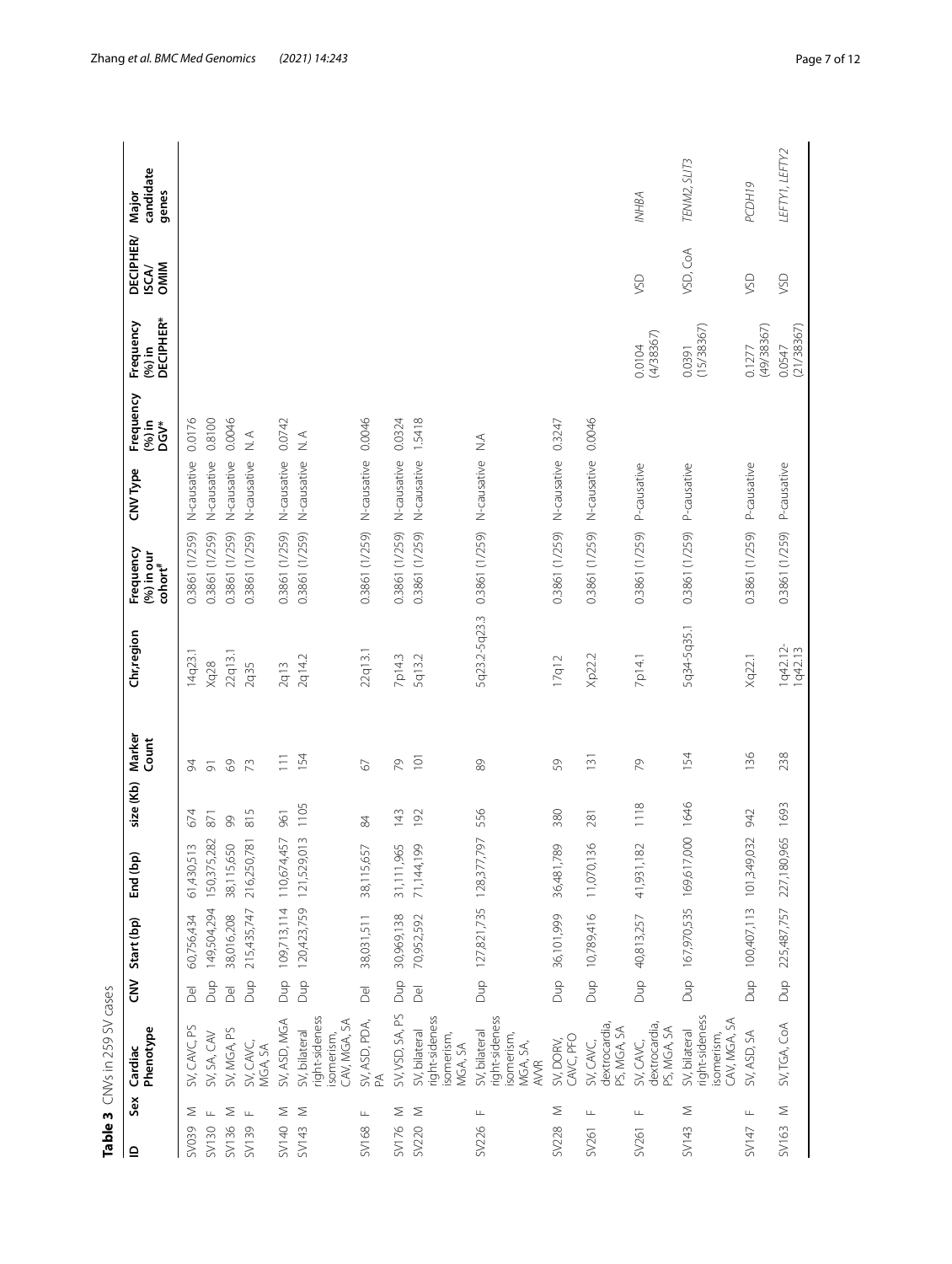| Table 3 (continued)                                                                                                                                                                                                                                                                                                                                                                                                                                  |                         |                           |                  |       |                    |                                                                                                                                                   |             |                                                                  |                      |                                         |                    |
|------------------------------------------------------------------------------------------------------------------------------------------------------------------------------------------------------------------------------------------------------------------------------------------------------------------------------------------------------------------------------------------------------------------------------------------------------|-------------------------|---------------------------|------------------|-------|--------------------|---------------------------------------------------------------------------------------------------------------------------------------------------|-------------|------------------------------------------------------------------|----------------------|-----------------------------------------|--------------------|
| Phenotype<br>Sex Cardiac                                                                                                                                                                                                                                                                                                                                                                                                                             | CNV Start (bp) End (bp) |                           | size (Kb) Marker | Count | Chr,region         | Frequency<br>$(%)$ in our<br>cohort <sup>#</sup>                                                                                                  |             | CNV Type Frequency Frequency<br>(%) in (%) in (%) in<br><b>گ</b> | <b>DECIPHER*</b>     | DECIPHER/ Major<br>OMIM<br><b>ISCA/</b> | candidate<br>genes |
| SV195 M SV, mesocar- Dup 71,674,242 72,187,074 513<br>situs inversus<br><b>MGA</b> , atrial<br>dia, PS, SA,                                                                                                                                                                                                                                                                                                                                          |                         |                           |                  | E     | 2p13.2             | 0.3861 (1/259) P-causative                                                                                                                        |             |                                                                  | (3/38367)<br>0.0078  | SD                                      | CYP26B1            |
| SV007 M SV, SA, PS                                                                                                                                                                                                                                                                                                                                                                                                                                   |                         | Del 80,259,789 88,874,526 | 8615             | 581   | 8q21.13-<br>8q21.3 | (33/38367)<br>0.0860                                                                                                                              | P-causative |                                                                  | (33/38367)<br>0.0860 | TOF, VSD                                | 01818              |
| number; "N.A" means not available. # Frequencies in our cohort (Common, $\geq$ 1%; Rare, < 1%). * Frequencies referred to corresponding public dataset (DGV for non-causative CNVs, Decipher for potentially-causative CNVs).<br>Potentially-causative CNV frequency in Decipher was calculated with specific CNV counts dividing by the number of open-access patient records<br>The details of CNVs in 259 SV patients were presented, including 1 |                         |                           |                  |       |                    | 2 non-causative CNVs (N-causative) and 6 potentially-causative CNVs (P-causative). "Dup" means duplication; "Del" means deletion; "CN" means copy |             |                                                                  |                      |                                         |                    |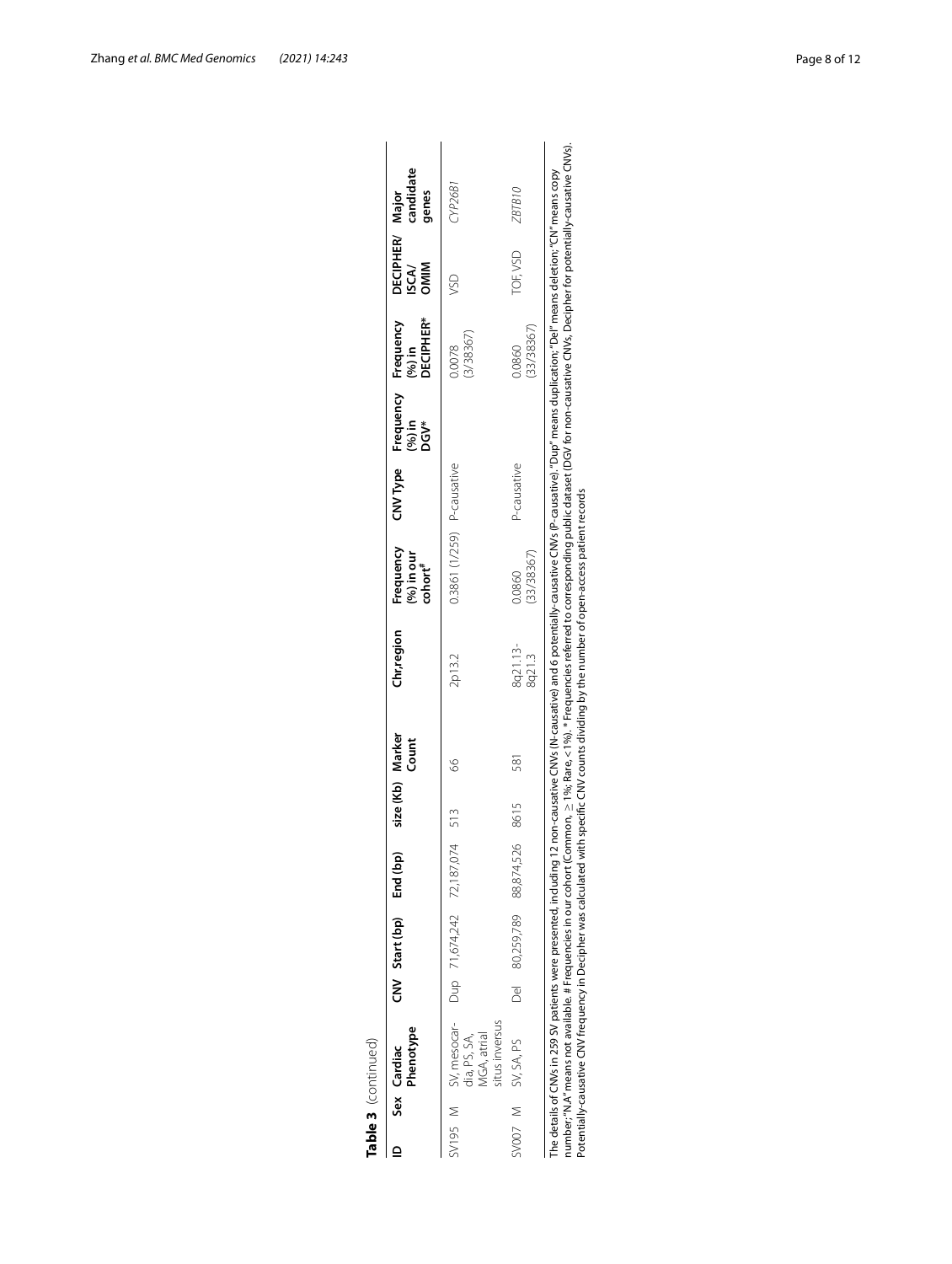# **Discussion**

CAVC, accounts for  $\sim$  4% of CHD, is a complex cardiac malformation characterized by a variable defciency of the atrioventricular area in the developing heart [\[28](#page-11-1), [29](#page-11-2)]. SV, one of the most common forms of severe CHD, comprises a spectrum of congenital cardiac malformations defned by severe underdevelopment of one ventricle [[30\]](#page-11-3).

In 262 CAVC patients reported here, 14.89% (39/262) carried the duplication of 21q11.2-21q22.3, which could be diagnosed as trisomy 21, namely Down Syndrome (DS). A striking association of CAVC with DS was found in this study. All DS patients had the same  $\sim$  3.3 Mb duplication at 21q11.2-21q22.3, and a systematic reanalysis indicated that 21q22.13 was the minimal critical region to the DS phenotype [\[31\]](#page-11-4). Additionally, another study detected 57.6% cardiac malformations in 500 patients with DS, and it also suggested CAVC (35.1%) was the most frequent heart anomaly [\[32](#page-11-5)]. It is putative that CAVC is the most frequent type of CHD in DS patients, and our study also provide strong evidence for this correlation in Chinese population. Additionally, CAVC also referred to as complete atrioventricular septal defect, and it has been reported that AVSD (atrioventricular septal defects) are more common in the female of DS patients [[33\]](#page-11-6). In our study, the female/male ratio of CAVC with DS patients was 1.60 (24:15), which suggest that potential sex diferences existed in the prevalence of CAVC in DS patients. Besides, we also noticed that rates of pulmonary hypertension (PH) in DS patients with CAVC was 41% (16/39), which was higher than previous report (28%,  $364/1242$ ) [ $34$ ]. In fact, it was well known that PH is common in children with DS, and our study intensely proved this correlation.

Nowadays, several genes located in the "CHD critical region" on chromosome 21 have been proved to be associated with CAVC, including *DSCAM*, *COL6A1*, *COL6A2*, and *DSCR1* [\[35](#page-11-8)]. However, there were three DS patients simultaneously had another CNV located at diferent chromosome in our cohort, and one of the CNVs (3q12.1–3q12.2 dup) has been reported to associate with VSD in Decipher database. Additionally, several DS patients showed not only CAVC (4/27), but also other cardiac anomalies, such as ToF, ASD, patent foramen oval (PFO) and patent ductus arteriosus (PDA). Although the above-mentioned genes can explain partial cardiac phenotypes in DS patients, the genetic causes still were difficult to clarify especially when DS probands accompanied with multiple CNVs and diverse CHD phenotypes.

In our study, two potentially-causative CNVs had been identifed as main causes of certain syndromes with heart anomalies. The microdeletion on 7q11.23 caused Williams-Beuren Syndrome (WBS; OMIM

194050), which is a multisystemic developmental disorder mostly accompanied with CHD [\[36](#page-11-9), [37\]](#page-11-10). More than 90% of WBS patients have the  $\sim$  1.55 Mb pair deletion extending from *FKBP6* to *GTF2I*, and it has been widely accepted that the deletion or mutation of an *elastin* (*ELN*) allele is a major cause of WBS [[38](#page-11-11)]. One patient in this study (CAVC162) had a  $\sim$  1.52 Mb deletion at 7q11.23 extending from *NCF1B* to *GTF2I*, encompassing the *ELN* gene. The other microdeletion on 8q24.3 have been recognized as associated with Verheij syndrome (OMIM 615583), which is characterized by growth retardation, developmental delay (DD), microcephaly, vertebral anomalies, dysmorphic features, cardiac and renal defects [\[39](#page-11-12)]. Poly(U) Binding Splicing Factor 60 (*PUF60*) were suggested as the main cause for heart defects in the syndrome, since knockdown of *Puf60* alone resulted in cardiac structural defects [[40](#page-11-13)]. The patient (CAVC145) reported here had a  $\sim$  2.5 Mb deletion of 8q24.3, representing with growth retardation and heart anomalies.

Among the rest CNVs identifed in the CAVC patients, CNVs located at 8q21.13–8q21.2, 9p24.3–9p13.1 and  $3q12.1-3q12.2$  have been seldom reported. The detected potentially-causative deletion CNV, 8q21.13–8q21.2, encompasses Zinc Finger and BTB Domain Containing 10 (*ZBTB10)*, which has been known as a CHD gene. *ZBTB10* encodes a telomere-associated protein [\[41](#page-11-14)]. Lately, a GWAS involving 4,000 unrelated Caucasian patients diagnosed with CHD indicated that *ZBTB10* was associated with TGA, since two highly signifcant SNPs (rs148563140 and rs143638934) closely located to this gene [\[42](#page-11-15)]. Furthermore, they suggested strong cell-type specifcity in murine cardiac development for *Zbtb10*. Except the known CHD gene *ZBTB10*, this CNV region in the patient (CAVC102) also included *STMN2* related to abnormality of the cardiovascular system. *STMN2* encodes a member of the stathmin family of phosphoproteins, functioning in microtubule dynamics and signal transduction [[43](#page-11-16)]. Compared with controls, methylation of *STMN2* signifcantly increased (FDR *p* value =  $4.27 \times 10^{-51}$ ) in VSD cases [\[44\]](#page-11-17). Besides, it has been shown that *Stmn2* expresses in atrioventricular node, endocardium and outflow tract in mouse according to the LifeMap Discovery database. For the remaining two duplication CNVs, one of them (9p24.3–9p13.1, CAVC207) has been reported as VSD or TOF in DECI-PHER. In this region, only *Rfx3* gene was in "ventricular septal defect" derived from the MGI (mouse genome informatics) database. For the duplicated region of 3q12.1–3q12.2, a report had shown a VSD patient had a ~116 kb duplication of this region, and *TBC1D23* has been identifed as the major candidate gene [[25\]](#page-10-22). In our study, the patient (CAVC274) had a  $\sim$  0.8 Mb duplication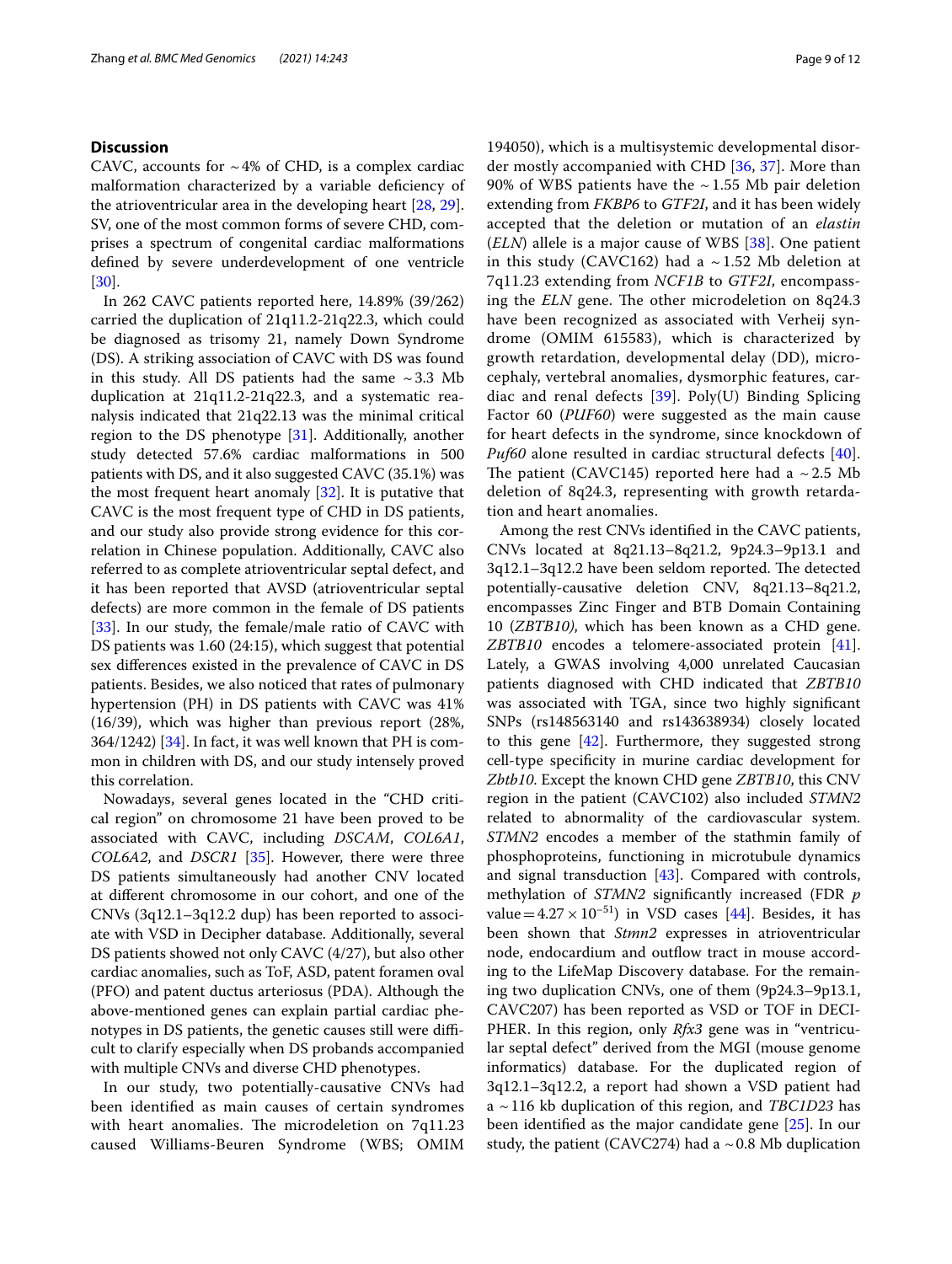at 3q12.1–3q12.2, encompassing this CHD candidate gene *TBC1D23*.

There were 6 potentially-causative CNVs  $(8q21.13-$ 8q21.3, 1q42.12–1q42.13, Xq22.1, 5q34–5q35.1, 2p13.2, 7p14.1) in 259 SV patients. The deleted region of 8q21.13-8q21.3 (SV007) overlapped with the above-mentioned CNVs in the CAVC patient (CAVC102). Furthermore, we noticed that duplication of 1q42.12–1q42.13 (SV163) included 2 known CHD risk genes, *LEFTY1* and *LEFTY2* [\[45](#page-11-18)]. Especially, It has been reported that the SNP rs2295418 in the *LEFTY2* gene is associated with CHD in Chinese Han populations [\[46](#page-11-19)]. For other detected CNVs, only several genes were included in the deleted or duplicated regions, namely Xq22.1 (SV147; *PCDH19*, *TNMD*), 2p13.1 (SV195; *DYSF*, *CYP26B1*, *EXOC6B*) and 7p14.1 (SV176, *INHBA* and *SUGCT*). There were no related reports between CHD and these detected CNVs, so we focused on three genes (*PCDH19*, *CYP26B1* and *INHBA*) with a signifcantly higher pLI score, which refects the intolerance to the loss of function mutations. *PCDH19* (Protocadherin 19) is a member of the delta-2 protocadherin subclass of the cadherin superfamily. *CYP26B1* (cytochrome P450 family 26 subfamily B member 1) involves in limiting retinoic acid (RA) levels within vertebrate embryos, which facilitate RA degradation [\[47\]](#page-11-20). It has been well-known that RA is important for the development of the heart. *INHBA* (Inhibin Subunit Beta A) encodes a member of the TGFbeta (transforming growth factor-beta) superfamily of proteins, and it has been shown as a candidate gene for cardiac development [\[48\]](#page-11-21).

As for the proband (SV143) with a  $\sim$  1.6 Mb duplication at 5q34-5q35.1, we found that this region encompasses 2 genes (*SLIT3* and *TENM2*) related to septal defects of heart. *SLIT3* (Slit Guidance Ligand 3) expressed in cardiomyocyte-like progenitor cells [\[49](#page-11-22)], and membranous ventricular septum defects as well as atrioventricular and aortic valve abnormalities are exhibited in *SLIT3*-mutant mice [\[50\]](#page-11-23). Recently, S*LIT3* variants in humans has shown association with CHD involving in ToF and septal and outflow tract defects [\[51](#page-11-24)]. *TENM2* (Teneurin Transmembrane Protein 2) expresses abundantly in human fetal heart. Moreover, patients with loss of *TENM2* presented ASD in Decipher database, gain of *TENM2* didn't show any phenotype of CHD yet.

Structural genetic changes, especially copy number variants, represent a major source of genetic variation contributing to CHD patients. In recent years, a large number of CNVs associated with CHD have been identifed [\[25](#page-10-22)[–27\]](#page-11-0). Nevertheless, the role of pathogenic CNVs in SV and CAVC remain largely unknown because of their low incidence. In our study, genome-wide CNVs in 521 Chinese children with CAVC and SV were screened.

A total of 27 CNVs  $\geq$  200 kb was detected, comprising 10 deletions and 17 duplications, in 11.52% (60/521) CHD cases, namely 16.79% (44/262) in CAVC cases and 6.18% (16/259) in SV cases. According to our strategy, 6 potentially-causative CNVs in 43 cases were identifed and contributed to 16.41% (43/262) CAVC patients. Whereas, 6 potentially-causative CNVs in 6 cases were classifed which led to the contribution to 2.32% (6/259) SV cases. CNVs in isolate/syndromic CHD patients have been investigated previously, providing a genome-wide (likely) pathogenic CNV burden ranging from 4.3 to 27.9% [\[52–](#page-11-25)[55\]](#page-11-26). In our study, the rate of potentially-causative CNVs in SV cohort is relatively lower, possibly due to the subphenotype diference of CHD and/or the diferent stringency in variant interpretation standards. Based on previous study, diferent cardiac subphenotypes showed various enrichment of large CNV events [\[55\]](#page-11-26), that is, the detection rates in various types of CHD were diferent. Additionally, some CNVs<200 kb, which ignored in the present study, may be pathogenic. Furthermore, genomewide CNVs with a minor allele frequency (MAF)<1% are usually recognized as an important contributor to CHD [[56\]](#page-11-27) and majority non-causative CNVs in our study had a  $MAF < 1\%$  in DGV database (Tables [2](#page-3-0), [3](#page-6-0)). The conservative CNV analytic methods used in our study, including the restricted focus on CNVs that were absent in DGV, may result in missing some functional CNVs. Further study of these CNVs is still needed to evaluate the clinical implication.

# **Conclusion**

In conclusion, we identifed 12 potentially-causative CNVs in 521 CAVC and SV patients, which represented the largest cohort of these two rare CHD types in China. Most CNVs identified in our study were rare  $($  <math>1\%), occurring just once among the CAVC or SV samples except the 21q11.2–21q22.3 duplication in CAVC cohort. In this study, Chinese CAVC patients were mostly 21 trisomy with DS, which was consistent with the previous reports. Furthermore, it also suggested that there was no race diference in the close correlation between CAVC and DS patients. Combined with the present CNVs reports of CHD and the intolerance of genes within the CNVs regions, our results provided novel genetic evidences that could help clarify the etiology of CHD. Additionally, the potentially-causative CNVs we detected were seldom overlapped with known CHD loci, which implicated that abundant gene involved in heart development and diverse genetic causes of CHD.

#### **Abbreviations**

CAVC: Complete Atrioventricular Canal; SV: Single Ventricle; ToF: Tetralogy of Fallot; ASD: Atrial septal defect; CoA: Coarctation of the Aorta; VSD: Ventricular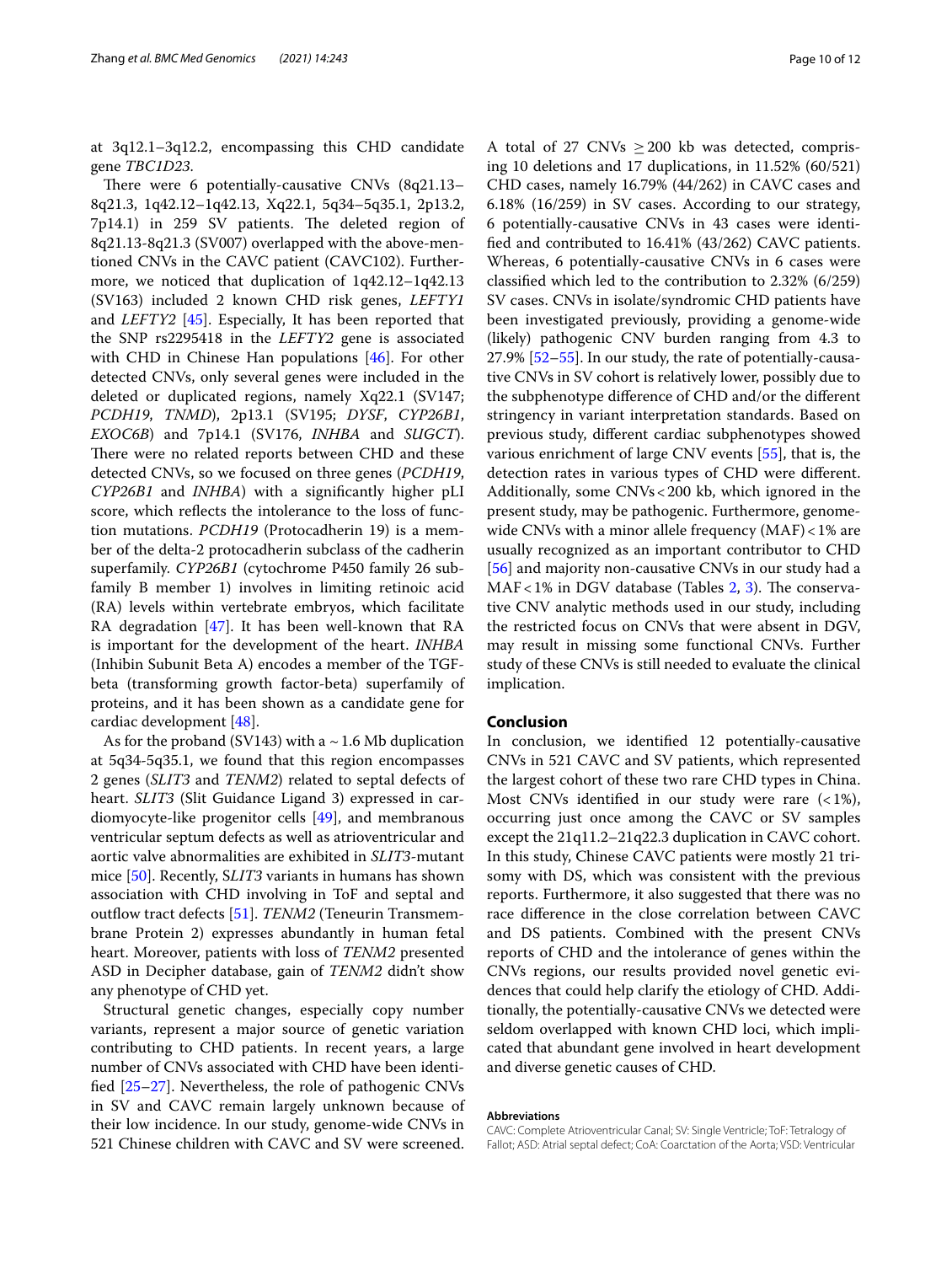Septal Defect; TGA: Transposition of Great Arteries; PFO: Patent foramen oval; PDA: Patent ductus arteriosus.

# **Supplementary Information**

The online version contains supplementary material available at [https://doi.](https://doi.org/10.1186/s12920-021-01090-y) [org/10.1186/s12920-021-01090-y.](https://doi.org/10.1186/s12920-021-01090-y)

<span id="page-10-23"></span>**Additional fle 1**. **Table S1**. Phenotypes of CHD cohort.

#### **Acknowledgements**

We thank the patients and their family members for participating in this study.

#### **Authors' contributions**

Conceptualization: QHF & YGY; Investigation: XYZ, XQZ, BW, GLY, YX; Writing of the original draft: XYZ, XQZ; Samples: XYZ; Preparation: XYZ; Review and editing: QHF, YGY& XQZ. All authors have read and approved the manuscript.

#### **Funding**

The work was supported by National Natural Science Foundation of China (81801460, 81871717, 81672090) and Shanghai Sailing Program (Grant numbers 18YF1414800), Collaborative Innovation Program of Shanghai Municipal Health Commission (2020CXJQ01), Shanghai Municipal Science and Technology Major Project (2017SHZDZX01), Science and Technology Commission of Shanghai Municipality (No. 20JC1418500, No. 21Y31900301), Shanghai Key Laboratory of Clinical Molecular Diagnostics for Pediatrics (20dz2260900). The funder has no roles in study design, data collection, analysis, and interpretation, in the writing of the manuscript, and in the decision to submit the article for publication.

#### **Availability of data and materials**

Data generated or analyzed during this study are included in this published article and its additional fle. The raw data reported in this paper have been deposited in the OMIX, China National Center for Bioinformation/Beijing Institute of Genomics, Chinese Academy of Sciences [\(https://ngdc.cncb.ac.cn/](https://ngdc.cncb.ac.cn/omix:accession) [omix:accession](https://ngdc.cncb.ac.cn/omix:accession) no.OMIX561). CNVs in our study were called based on human assembly GRCh38 (hg38, [https://www.ncbi.nlm.nih.gov/assembly/GCA\\_00000](https://www.ncbi.nlm.nih.gov/assembly/GCA_000001405.27/) [1405.27/\)](https://www.ncbi.nlm.nih.gov/assembly/GCA_000001405.27/).

# **Declarations**

## **Ethics approval and consent to participate**

The study was conducted in accordance with the principles of the Declaration of Helsinki and was approved by the Ethical Committee of Shanghai Children's Medical Center (No. SCMCIRB-K2017009). All written informed consents were obtained from the patients or guardian of participants under 16 years old to use their clinical data and samples.

#### **Consent for publication**

Not applicable.

#### **Competing interests**

None declared.

Received: 14 December 2020 Accepted: 23 September 2021<br>Published online: 09 October 2021

#### **References**

- <span id="page-10-0"></span>Hoffman JI, Kaplan SJ. The incidence of congenital heart disease. J Am Coll Cardiol. 2002;39(12):1890–900.
- <span id="page-10-1"></span>2. van der Linde D, Konings EE, Slager MA, Witsenburg M, Helbing WA, Takkenberg JJ, ET AL. Birth prevalence of congenital heart disease worldwide: a systematic review and meta-analysis. J Am Coll Cardiol. 2011;58(21):2241–7.
- <span id="page-10-2"></span>3. Khairy P, Ionescu-Ittu R, Mackie AS, Abrahamowicz M, Pilote L, Marelli AJ. Changing mortality in congenital heart disease. J Am Coll Cardiol. 2010;56(14):1149–57.
- <span id="page-10-3"></span>4. Cowan JR, Ware SM. Genetics and genetic testing in congenital heart disease. Clin Perinatol. 2015;42(2):373–93.
- 5. Gelb BD. Genetic basis of congenital heart disease. Curr Opin Cardiol. 2004;19(2):110–5.
- <span id="page-10-4"></span>6. Patel A, Costello JM, Backer CL, Pasquali SK, Hill KD, Wallace AS, et al. Prevalence of noncardiac and genetic abnormalities in neonates undergoing cardiac operations: analysis of the society of thoracic surgeons congenital heart surgery database. Ann Thorac Surg. 2016;102(5):1607–14.
- <span id="page-10-5"></span>7. Nikyar B, Sedehi M, Qorbani M, Nikyar A, Golalipour MJ. Ethnical variations in the incidence of congenital heart defects in gorgan, northern iran: a single-center study. 2014, 9(1):9–14.
- <span id="page-10-6"></span>8. Warnes CA. Sex diferences in congenital heart disease: should a woman be more like a man? Circulation. 2008;118(1):3–5.
- <span id="page-10-7"></span>9. Jin SC, Homsy J, Zaidi S, Lu Q, Morton S, DePalma SR, et al. Contribution of rare inherited and de novo variants in 2,871 congenital heart disease probands. Nat Genet. 2017;49(11):1593–601.
- <span id="page-10-8"></span>10. Giford CA, Ranade SS, Samarakoon R, Salunga HT, de Soysa TY, Huang Y, et al. Oligogenic inheritance of a human heart disease involving a genetic modifer. Science. 2019;364(6443):865-870.
- <span id="page-10-9"></span>11. Nees SN, Chung WK. Genetic Basis of Human Congenital Heart Disease. Cold Spring Harb Perspect Biol. 2020;12(9):a036749.
- <span id="page-10-10"></span>12. Pierpont ME, Brueckner M, Chung WK, Garg V, Lacro RV, McGuire AL, et al. Genetic basis for congenital heart disease: revisited: a scientifc statement from the american heart association. Circulation. 2018;138(21):e653–711.
- <span id="page-10-11"></span>13. Mills R, Pittard W, Mullaney J, Farooq U, Creasy T, Mahurkar A, et al. Natural genetic variation caused by small insertions and deletions in the human genome. 2011;21(6):830–9.
- <span id="page-10-12"></span>14. Abel H, Duncavage EJ. Detection of structural DNA variation from next generation sequencing data: a review of informatic approaches. 2013;206(12):432–40.
- <span id="page-10-13"></span>15. Digilio MC, Romana Lepri F, Dentici ML, Henderson A, Baban A, Roberti MC, et al. Atrioventricular canal defect in patients with RASopathies. Eur J Hum Genet. 2013;21(2):200–4.
- <span id="page-10-14"></span>16. Linglart L, Gelb BD. Congenital heart defects in Noonan syndrome: diagnosis, management, and treatment. 2020, 184(1):73–80.
- <span id="page-10-15"></span>17. Alongi AM, Kirklin JK, Deng L, Padilla L, Pavnica J, Romp RL, et al. Surgical management of heterotaxy syndrome: current challenges and opportunities. 2020;11(2):166–76.
- <span id="page-10-16"></span>18. Liu C, Cao R, Xu Y, Li T, Li F, Chen S, et al. Rare copy number variants analysis identifes novel candidate genes in heterotaxy syndrome patients with congenital heart defects. Genome Med. 2018;10(1):40.
- <span id="page-10-17"></span>19. Costain G, Silversides CK, Bassett AS. The importance of copy number variation in congenital heart disease. NPJ Genomic Med. 2016;1(1):16031.
- <span id="page-10-18"></span>20. Glessner JT, Bick AG, Ito K, Homsy J, Rodriguez-Murillo L, Fromer M, et al. Increased frequency of de novo copy number variants in congenital heart disease by integrative analysis of single nucleotide polymorphism array and exome sequence data. Circ Res. 2014;115(10):884–96.
- <span id="page-10-19"></span>21. Dong Z, Zhang J, Hu P, Chen H, Xu J, Tian Q, et al. Low-pass wholegenome sequencing in clinical cytogenetics: a validated approach. 2016;18(9):940–8.
- <span id="page-10-20"></span>22. Costain G, Silversides CK, Bassett AS. The importance of copy number variation in congenital heart disease. NPJ Genom Med. 2016;1:16031.
- 23. Fakhro KA, Choi M, Ware SM, Belmont JW, Towbin JA, Lifton RP, et al. Rare copy number variations in congenital heart disease patients identify unique genes in left-right patterning. Proc Natl Acad Sci USA. 2011;108(7):2915–20.
- <span id="page-10-21"></span>24. Sanchez-Castro M, Eldjouzi H, Charpentier E, Busson PF, Hauet Q, Lindenbaum P, et al. Search for rare copy-number variants in congenital heart defects identifes novel candidate genes and a potential role for FOXC1 in Patients With Coarctation of the Aorta. Circ Cardiovasc Genet. 2016;9(1):86–94.
- <span id="page-10-22"></span>25. An Y, Duan W, Huang G, Chen X, Li L, Nie C, et al. Genome-wide copy number variant analysis for congenital ventricular septal defects in Chinese Han population. BMC Med Genom. 2016;9:2.
- 26. Costain G, Lionel A, Ogura L, Marshall C, Scherer S, Silversides C, et al. Genome-wide rare copy number variations contribute to genetic risk for transposition of the great arteries. 2016;204:115–21.